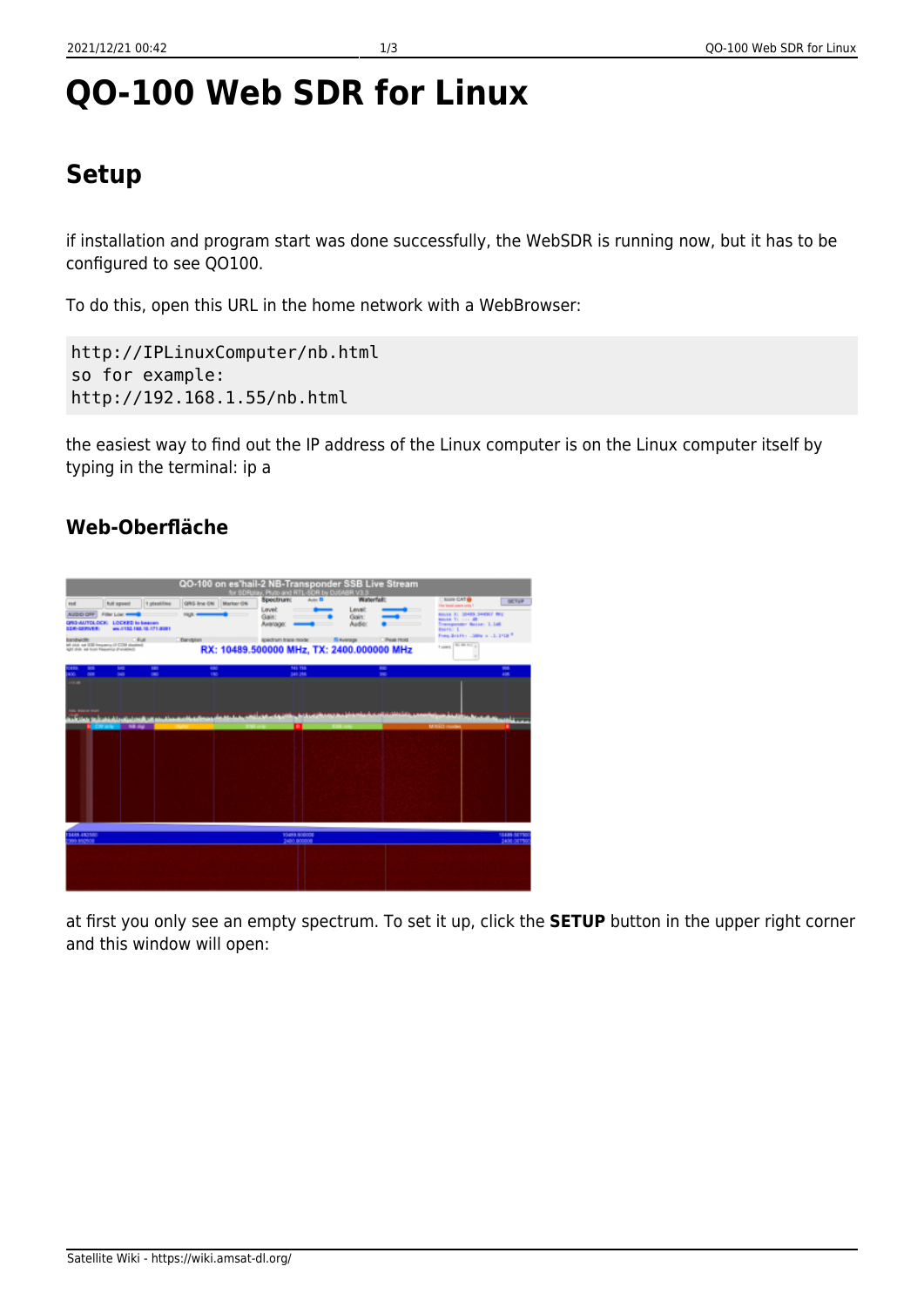| <b>General Settings:</b>                |                                                  |                                                                                                                                                                                                         |  |  |
|-----------------------------------------|--------------------------------------------------|---------------------------------------------------------------------------------------------------------------------------------------------------------------------------------------------------------|--|--|
| Callsign:                               | CALLSIGN<br>callsign of this WebSDR station      |                                                                                                                                                                                                         |  |  |
| TCP port for SDR<br>data:               |                                                  | for external access: open this TCP port in the INET router.<br>SSB=8091, DATV=8090.                                                                                                                     |  |  |
| allow remote<br>control                 | ON (INET access allowed) V                       | access restrictions for SETUP and other system related<br>settings                                                                                                                                      |  |  |
| LNB:                                    |                                                  |                                                                                                                                                                                                         |  |  |
| LNB original<br>crystal [MHz]:          | $25 -$                                           | 25 or 27 MHz                                                                                                                                                                                            |  |  |
| <b>LNB</b> reference<br>frequency [Hz]: | 25000000                                         | real LNB's reference frequency in Hz                                                                                                                                                                    |  |  |
|                                         | additional Downmixer (narrow band version only): |                                                                                                                                                                                                         |  |  |
| output<br>frequency<br>$[MHz]$ :        | O                                                | the MHz part of the output frequency only.                                                                                                                                                              |  |  |
|                                         | Minitiouner control (wideband version only)      |                                                                                                                                                                                                         |  |  |
| Type:                                   | v<br>Ryde (Linux)                                | <b>Remote Control Mode</b>                                                                                                                                                                              |  |  |
| IP address:                             | 192.168.10.171                                   | IP address of the PC running Minitiouner/Ryde                                                                                                                                                           |  |  |
| <b>TCP port</b><br>number:              | 8765                                             | default port                                                                                                                                                                                            |  |  |
| allow remote<br>tuning:                 | ON (INET access allowed) V                       | enable/disable remote tuning                                                                                                                                                                            |  |  |
|                                         | Adalm-PLUTO (only If a Pluto Is connected)       |                                                                                                                                                                                                         |  |  |
| IP-address                              | o                                                | if your Pluto is connected via USB cable, then leave this<br>field EMPTY!                                                                                                                               |  |  |
|                                         | ICOM CAT settings (narrow band version only):    |                                                                                                                                                                                                         |  |  |
| CIV address:                            | a2                                               | CIV address of the connected ICOM transceiver in<br>HEXADECIMAL format (i.e.: A2)                                                                                                                       |  |  |
| TX freq<br>correction [Hz]:             | o                                                | ONLY: if the icom TRX is used as transmitter (not receiver).<br>Enter a small correction value in Hz to compensate TX<br>and/or converter frequency offset                                              |  |  |
|                                         |                                                  | a RIGHT mouse click in the waterfall sets the QRG of an ICOM transceiver. In Sat-mode the RX (main band)<br>and the TX (sub band -500kc), or in TX-only mode just the main band (500kc below the RX QRG |  |  |
| <b>ICOM Satellite</b><br>Mode:          | Satellite Mode                                   | choose if the transceiver is used in satellite mode or for TX<br>only                                                                                                                                   |  |  |
| <b>SAVE and EXIT</b>                    |                                                  |                                                                                                                                                                                                         |  |  |

Please enter at least the following values (the others are optional):

- LNB original crystal frequency … usually 25 MHz
- LNB reference frequency … the clock frequency which is fed to the LNB. Usually this is 25 MHz (so 25000000). When using the Amsat DL downconverter it is 24 MHz (24000000). Sometimes one uses also a crooked frequency, which is entered here in Hz,
- output frequency of an additional down mixer … If the WebSDR is not directly connected to the LNB, but to the output of an additional down mixer, you enter the output frequency of this mixer in MHz (the Hz digits are calculated automatically).

these were the most important settings, the other fields can be filled in if necessary, the explanation is on the screen.

### Now click **Save and EXIT**.

the frequencies are now tuned correctly and the spectrum of QO100 appears: